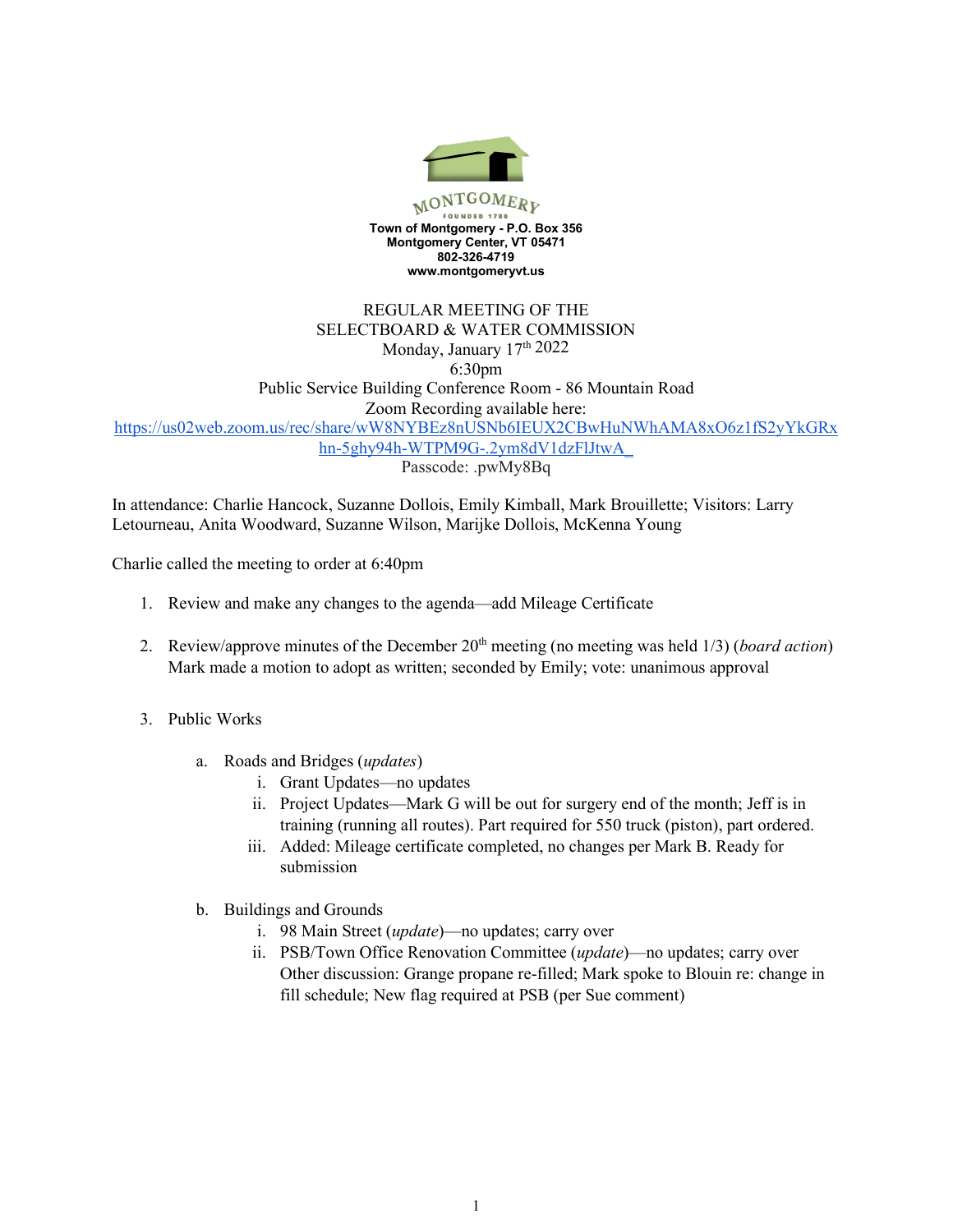- c. Water Commission
	- i. Updates (*update*)—no general updates at this time
	- ii. Regan Road Pump Station Project (*potential board action*)—running tank manually for now, batteries not functioning; Charlie has been in touch with landowners re: easement; Mark still looking for additional estimates re: power
- d. Longley Bridge TAP (*update*)
	- i. Charlie provided update re: easement status discussion. Will get clarification on when bids will go out.

## 4. Visitors

- a. Marijke inquired about PSB renovation
- 5. Old Business
	- a. Wastewater and Streetscape Projects (*update*)—Charlie provided an update on the financing framework being developed with the state; will have full details to share by  $1<sup>st</sup>$ week in February for inclusion in town report
	- b. Municipal Website Updates (*discussion, potential board action*)—no updates at this time
	- c. Town Meeting Day 2022 (*planning/discussion/potential board action*)
		- i. Australian Ballot voting Suzanne made a motion to shift Town Meeting 2022 to all Australian Ballot voting, following same framework as 2021, per legislative action; seconded by Mark; Vote: unanimous approval
		- ii. Charter Discussion—Charlie provided update in anticipation of 1/24 Hearing
		- iii. Budget Committee update—budget committee will begin meeting 1/18, following Tues/Thursday schedule (5pm) until finished.

## 6. New Business

- a. Dog Officer Appointment (*board action*)
	- i. McKenna Young joined to discuss interest in the position. Charlie made a motion to appoint Mckenna Young to the vacant Animal Control Officer position; seconded by Emily; Vote: unanimous
- b. Overweight Truck Permits (*board action*)
	- i. A&D Logging Mark made a motion to approve the permit for A&D Logging; seconded by Suzanne; Vote: unanimous
- c. Liquor/Tobacco Licenses (*board action*)—none